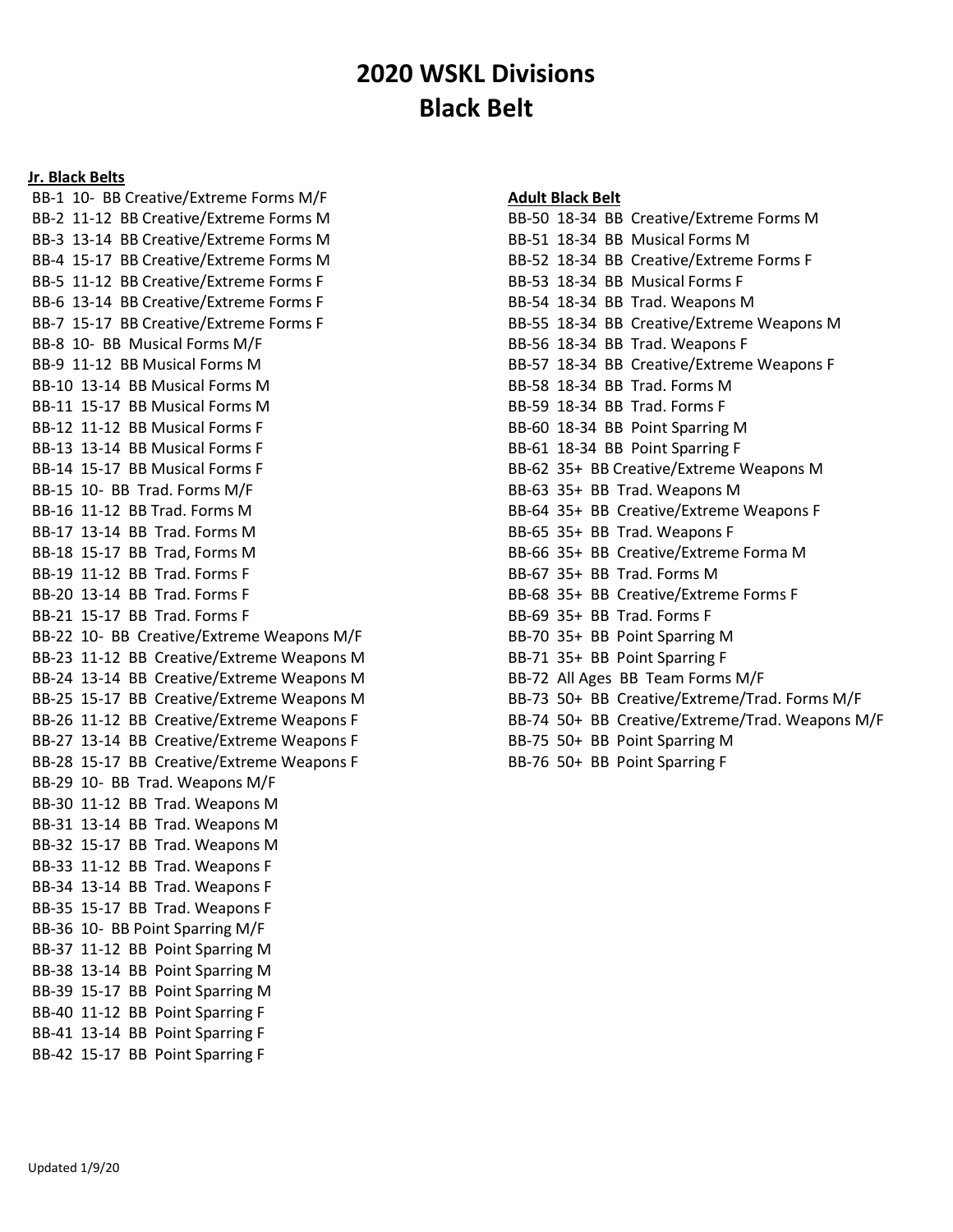## 2020 WSKL Divisions Under Belt

UB-200 11- Beginner (White, Yellow, Orange Belts) Musical Forms (Weapons Optional) (M/F) UB-201 11- Intermediate (Green, Purple, Blue Belt) Musical Forms (Weapons Optional) (M/F) UB-202 11- Advance (Red, Brown Belts) Musical Forms (Weapons Optional) (M/F) UB-203 12-17 Beginner (White, Yellow, Orange Belts) Musical Forms (Weapons Optional) (M/F) UB-204 12-17 Intermediate (Green, Purple, Blue Belts) Musical Forms (Weapons Optional) (M/F) UB-205 12-17 Advance (Red, Brown Belts) Musical Forms (Weapons Optional) (M/F) UB-206 18+ All Belts Musical Forms (Weapons Optional) (M/F) UB-223 7- All Belts traditional/Creative/Extreme Forms (M/F) UB-224 8-9 Beginner (White, Yellow, Orange Belts) Traditional/Creative/Extreme Forms (M/F) UB-225 8-9 Intermediate (Green, Purple, Blue Belts) Traditional/Creative/Extreme Forms (M/F) UB-226 8-99 Advance (Red, Brown Belts Traditional/Creative/Extreme Forms (M/F) UB-227 10-11 Beginner (White, Yellow, Orange Belts) Traditional/Creative/Extreme Forms (M/F) UB-228 10-11 Intermediate (Green, Blue, Purple Belts) Traditional/Creative/Extreme Forms (M/F) UB-229 10-11 Advance (Red, Brown Belts) Traditional/Creative/Extreme Forms (M/F) UB-230 12-13 Beginner (White, Yellow, Orange Belts) Traditional/Creative/Extreme Forms (M/F) UB-231 12-13 Intermediate (Green, Blue, Purple Belts) Traditional/Creative/Extreme Forms (M/F) Ub-232 12-13 Advance (Red, Brown Belts) Traditional/Creative/Extreme Forms (M/F) UB-233 14-17 Beginner (White, Yellow, Orange Belts) Traditional/Creative/Extreme Forms (M/F) UB-234 14-17 Intermediate (Green, Blue, Purple Belts) Traditional/Creative/Extreme Forms (M/F) UB-235 14-17 Advance (Red. Brown Belts) Traditional/Creative/Extreme Forms (M/F) UB-236 18-34 Beginner (White, Yellow, Orange Belts) Traditional/Creative/Extreme Forms (M/F) UB-237 18-34 Intermediate (Green, Blue, Purple Belts) Advance (Red, Brown Belts) Traditional/Creative/Extreme Forms (M/F) UB-238 35+ Beginner (White, Yellow, Orange Belts) Traditional/Creative/Extreme Forms (M/F) UB-239 35+ Intermediate (Green, Blue, Purple Belts) Advance (Red, Brown Belts) Traditional/Creative/Extreme Forms (M/F) UB-253 7- All Belts traditional/Creative/Extreme Forms (M/F) UB-254 8-9 Beginner (White, Yellow, Orange Belts) Creative/Extreme/Traditional Weapons M/F UB-255 8-9 Intermediate (Green, Blue, Purple Belts) Creative/Extreme/Traditional Weapons M/F UB-256 8-9 Advance (Red, Brown Belts) Creative/Extreme/Traditional Weapons M/F UB-257 10-11 Beginner (White, Yellow, Orange Belts) Creative/Extreme/Traditional Weapons M/F UB-258 10-11 Intermediate (Green, Blue, Purple Belts) Creative/Extreme/Traditional Weapons M/F UB-259 10-11 Advance (Red, Brown Belts) Creative/Extreme/Traditional Weapons M/F UB-260 12-13 Beginner (White, Yellow, Orange Belts) Creative/Extreme/Traditional Weapons M/F UB-261 12-13 Intermediate (Green, Blue, Purple Belts) Creative/Extreme/Traditional Weapons M/F UB-262 12-13 Advance (Red, Brown Belts) Creative/Extreme/Traditional Weapons M/F UB-263 14-17 Beginner (White, Yellow, Orange Belts) Creative/Extreme/Traditional Weapons M/F UB-264 14-17 Intermediate (Green Blue, Purple Belts) Creative/Extreme/Traditional Weapons M/F UB-265 14-17 Advance (Red, Brown Belts) Creative/Extreme/Traditional Weapons M/F UB-266 18-34 Beginner (White, Yellow, Orange Belts) Creative/Extreme/Traditional Weapons M/F UB-267 18-34 Intermediate (Green, Blue, Purple Belts) Advance (Red, Brown Belts) Creative/Extreme/Traditional Weapons M/F UB-268 35+ Beginner (White, Yellow, Orange Belts) Creative/Extreme/Traditional Weapons M/F UB-269 35+ Intermediate (Green, Blue, Purple Belts) Advance (Red, Brown Belts) Creative/Extreme/Traditional Weapons M/F UB-337 7- All Belts Point Sparring (M/F) UB-338 8-9 Beginner (White, Yellow, Orange Belts) Point Fighting (M/F) UB-340 8-9 Intermediate (Green, Blue, Purple Belts) Point Fighting (M/F) UB-342 8-9 Advance (Red, Brown Belts) Point Fighting (M/F) UB-344 10-11 Beginner (White, Yellow, Orange Belts) Point Fighting (M/F)

UB-346 10-11 Intermediate (Green, Blue, Purple Belts) Point Fighting (M/F)